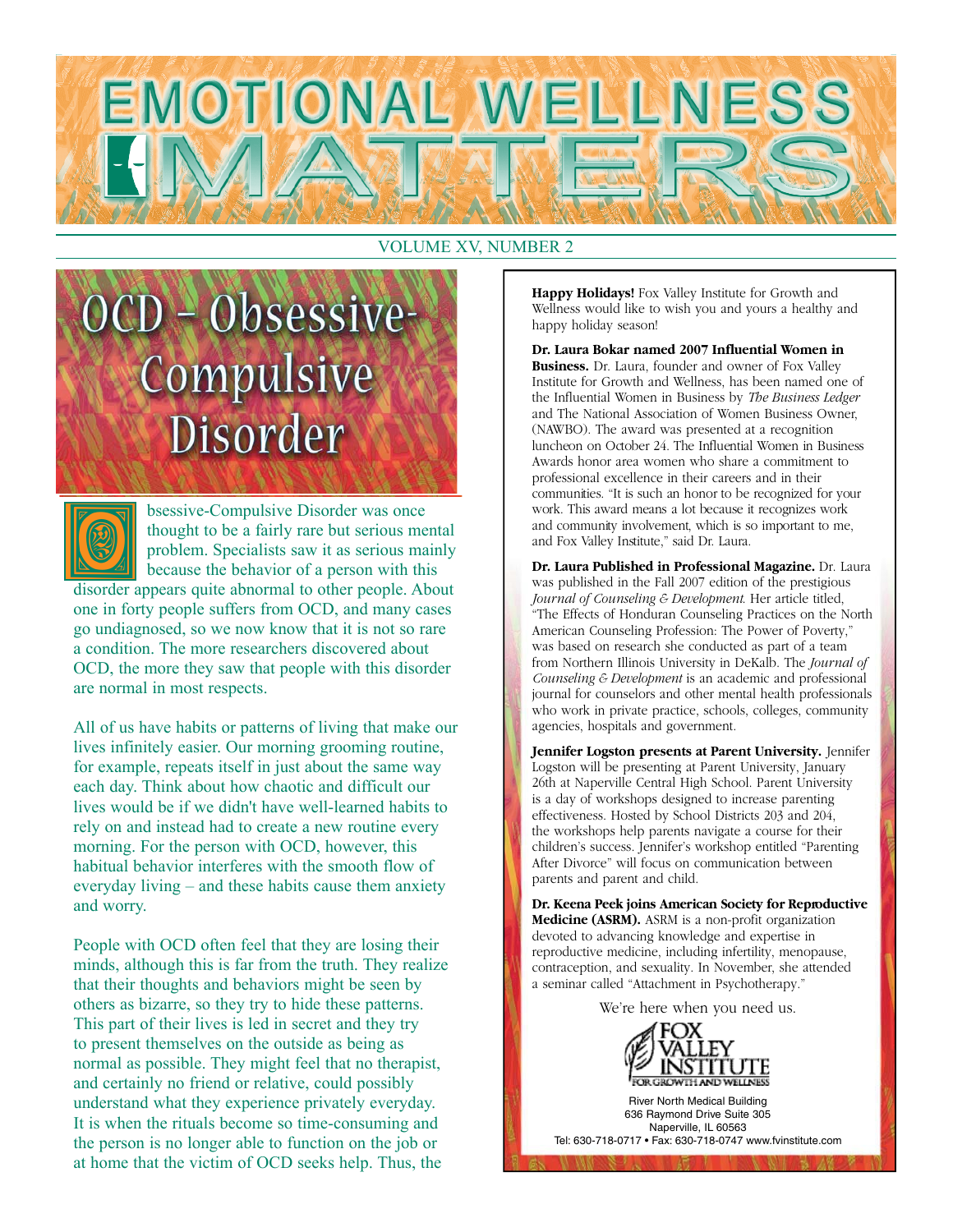number of people with OCD far exceeds the number who actually receive treatment for the disorder. Happily, OCD does not need to be a debilitating life condition. Although there is no cure at this point, the symptoms can be controlled so that OCD need not interfere with normal everyday living.

## **What is Obsessive-Compulsive Disorder?**

*Obsessive-Compulsive Disorder* is defined by obsessive thoughts and compulsive behaviors that interfere with a person's normal routines, daily functioning, or relationships with others. They are distressing to the one who suffers from OCD and they are time-consuming.

*Obsessions* are persistent thoughts, ideas, impulses, or images that cause anxiety and worry. The person feels that the thoughts are not within his or her control and that the thoughts are not normal. The person suffering from obsessions knows that these thoughts come from within and are not imposed from an outside source.

*Compulsions* are repetitive behaviors performed in response to obsessive thoughts in order to relieve anxiety or worry. The discomfort of an obsessive thought compels the sufferer to want to contain or neutralize the discomfort by engaging in some ritualistic behavior. These compulsions can be mental acts, such as counting, praying, repeating words silently, or repetitive behaviors such as checking, hand washing, or putting objects in order. People with OCD do not experience pleasure from performing these behaviors – they engage in them in order to avoid some dreaded consequence, such as harm that might come to others or to themselves, if they do not perform the rituals.

To qualify as obsessive-compulsive disorder, the person recognizes that the obsessions or compulsions are excessive or unreasonable. They cause marked distress, are time-consuming (taking up at least one hour per day), and significantly interfere with the person's normal routine, work or school functioning, or usual social activities or relationships.

OCD is not the same as substance abuse, compulsive gambling, an eating disorder, or superstitious behavior. It is important to realize that OCD is not the same as Obsessive-Compulsive *Personality* Disorder, which is a tendency that some people have to be perfectionists. These people *like* having order and some rigidity in their lives. People with OCD, on the other hand, are disturbed by their ritualistic patterns.

OCD is not the same as Obsessive-Compulsive Personality Disorder, which is a tendency that some people have to be perfectionists. These people like having order in their lives.

The onset of OCD is usually gradual, although in some cases, people have reported a sudden onset. When a person has a biological predisposition to OCD, it can be triggered off by stress at home, with a relationship, with friends, or on the job. It is often associated with major life transitions, such as pregnancy, leaving home for the first time, increased levels of responsibility, or health problems.

OCD is linked to anxiety. Not only do the obsessions and compulsions *cause* the person great anxiety, but they may actually be the way a person *alleviates* anxiety. When victims of this disorder experience anxiety, they find structure and a degree of comfort in repeating the same thoughts or behaviors over and over again. But engaging in these thoughts and behaviors seems itself to cause further anxiety. This becomes an endless cycle in which the person truly feels trapped.

## **Some OCD Statistics**

About 20% of the people with this disorder have only obsessions or compulsions (but not both), and the remaining 80% experience both obsessions and compulsions. Most people who have obsessive-compulsive disorder will show symptoms prior to the age of 25; only 15% of all OCD sufferers will first show signs after the age of 35. About 15 to 20% have a family member who also suffers from this disorder. Approximately 70% of those with OCD will suffer from a major depression at some point in their lives. There is a slightly higher incidence of OCD in women if it first appears during adolescence. However, if it first shows itself in childhood, boys with OCD outnumber girls by about two to one. What these statistics show is that if you suffer from OCD, you are not alone. People with OCD keep it a secret, so we don't usually realize how many of the people around us suffer from the same condition.

## **What Causes OCD?**

Despite the myths that early childhood experiences (like the way one is toilet trained) might lead to OCD, there is no real evidence to support this

If you suffer from OCD, you are not alone. We usually don't realize how many of the people around us suffer from the same condition.

**This newsletter is intended to offer general information only and recognizes that individual issues may differ from these broad guidelines. Personal issues should be addressed within a therapeutic context with a professional familiar with the details of the problems. ©2007 Simmonds Publications: 5580 La Jolla Blvd., #306,**  Website ~ www.emotionalwellness.com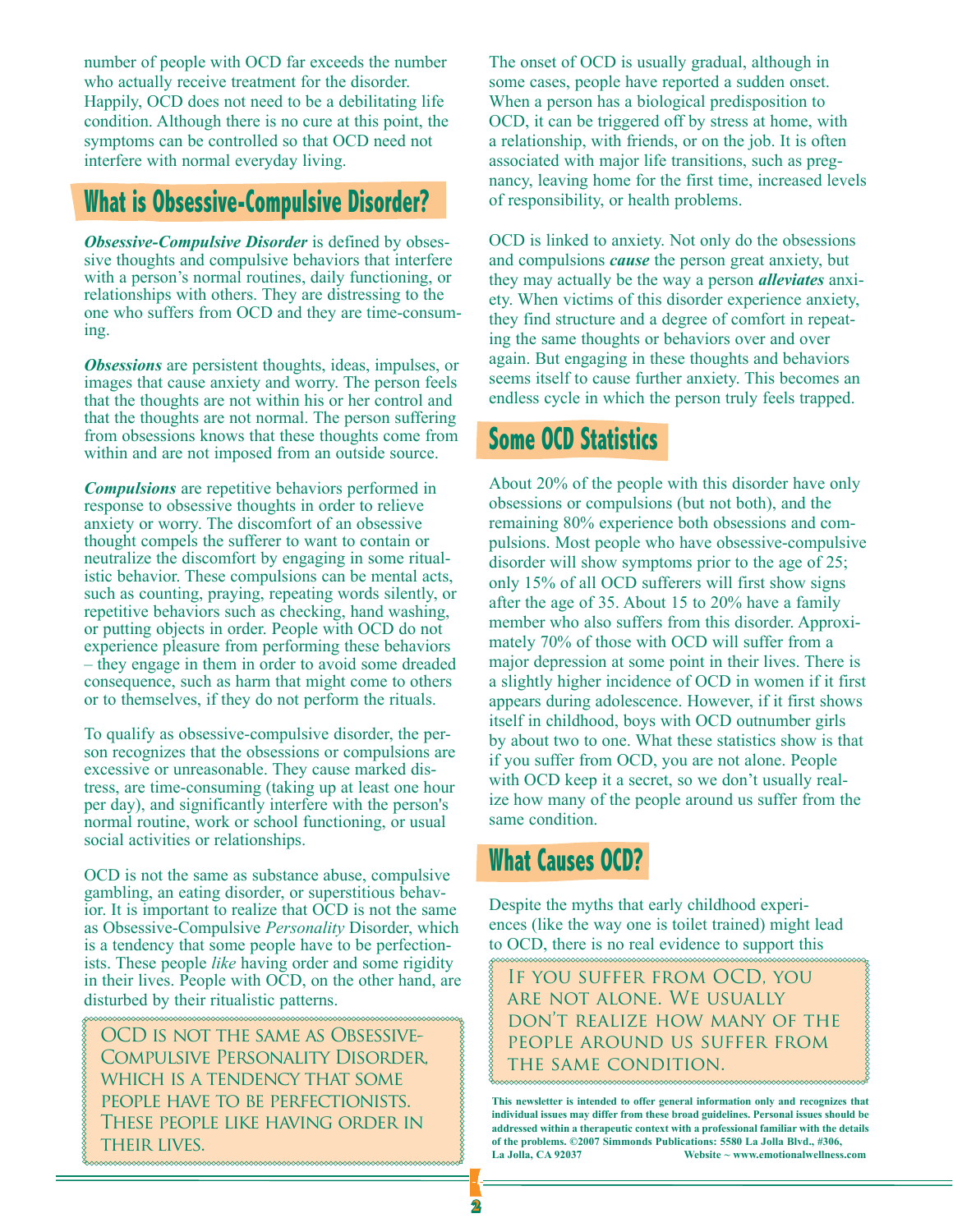notion (although one may end up with a particularly rigid personality because of early childhood training). There does seem to be a genetic component to this disorder, however. It runs in families. There is evidence that it may be related to brain chemistry, especially with neurotransmitters such as serotonin. Furthermore, about one-fourth of all those with this disorder seem to have it triggered by a stressful life experience. While the exact cause is not known, it appears that OCD results from a combination of inherited predispositions combined with environmental factors. These environmental factors may include trauma, childhood neglect, family stress, illness, divorce, accidents, as well as major life transitions such as adolescence, leaving home, marriage, parenthood, and retirement.

## **Some Common OCD Obsessions**

People who suffer from this disorder realize that their obsessions do not make sense, but they are not able to put them out of their minds. Here are some common themes in the thoughts of people with OCD:

- Fear of getting a disease
- Fear of being contaminated or infected by things in the environment
- Fear that a disaster will occur
- Fear of committing a crime or harming oneself or others
- Recurring sexual thoughts and images
- Fear of losing things that will be needed later, resulting in hoarding and collecting things
- Concern over order, structure, exactness
- Excessive worry over religious issues, morality, and issues of right and wrong

### **Some Common OCD Compulsions or Rituals**

In order to reduce anxiety caused by obsessions, people with OCD feel that they have to do something, so they engage in ritualistic behaviors. The fears soon return, however, and they have to start the rituals all over again. Here are some common ones:

- Grooming behaviors, like washing hands repeatedly
- Changing clothes again and again
- Counting to oneself over and over
- Arranging things in a certain ritualistic way
- Checking light switches, stove burners, locks, or electrical outlets constantly
- Hoarding things like magazines or mail

## **Some Common OCD Patterns**

**Counting and Repeating:** Some people with OCD feel that they have to count things, like passing automobiles or the number of seconds it takes to brush one's teeth. They may feel that they have to repeat a word a certain number of times in order to protect themselves or someone else from harm, or they may feel that they have to change clothes repeatedly before leaving the house.

**Protecting Against Contamination:** The most common form of compulsion is repeated cleaning and washing. Some OCD sufferers may wash their hands thirty, forty, or more times a day, or they may take a shower several times throughout the course of a day. If someone has come into the house, they may later scrub the house thoroughly to avoid possible exposure to germs or other contaminants.

**Checking:** A common OCD compulsion involves checking things over and over again to make sure that everything is in order. A person may check the locks on the doors repeatedly or go through all the light switches in the house to make sure that they are turned off. They know logically that everything is all right, but they have a secret feeling that things should be checked again and again. They may go over a report on the job or at school so often that they cannot get things in on time.

**Hoarding:** Some people cannot throw out anything. In order not to lose anything of importance, they will save old mail, newspapers, magazines, old clothes, dead plants, or used containers until it becomes impossible to maneuver through the house.

**Strange Movements:** Sometimes rituals can be seen in the form of odd movements, like making every fourth step a skip while walking or rotating one's neck a certain number of times before entering a room.

**Being Scrupulous:** Some people with OCD will do anything to avoid certain thoughts or actions. For example, their obsessions may lead them to avoid certain words in their speech, certain places, some items of clothing, or consuming certain foods or drinks.

## **Recommended Reading**

Hyman, Bruce, M., and Cherry Pedrick. **The OCD Workbook**, Second Edition. Paperback, 2005, 237 pages ISBN – 9-781572-244221.